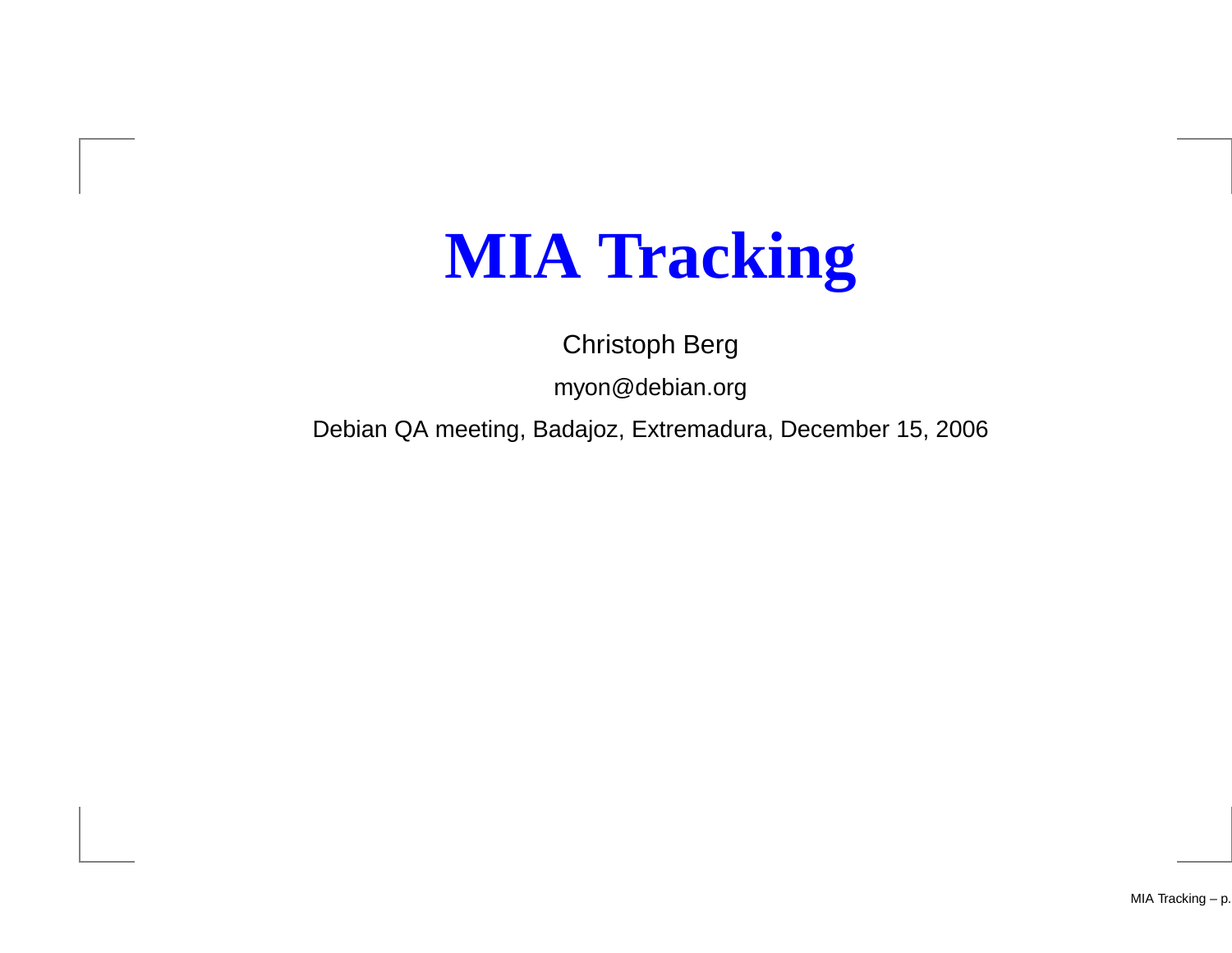## **Missing In Action**

- someone notices <sup>a</sup> package doesn't get updatedanymore
- **•** maintainer not interested in Debian any more, has a family, is ill,  $\dots$
- mail to mia@qa.debian.org ordebian-qa@lists.debian.org
- **•** mail gets stored in a database
- MIA team mails the maintainer
- maintainer and MIA team come up with <sup>a</sup> plan(hopefully) or orphan packages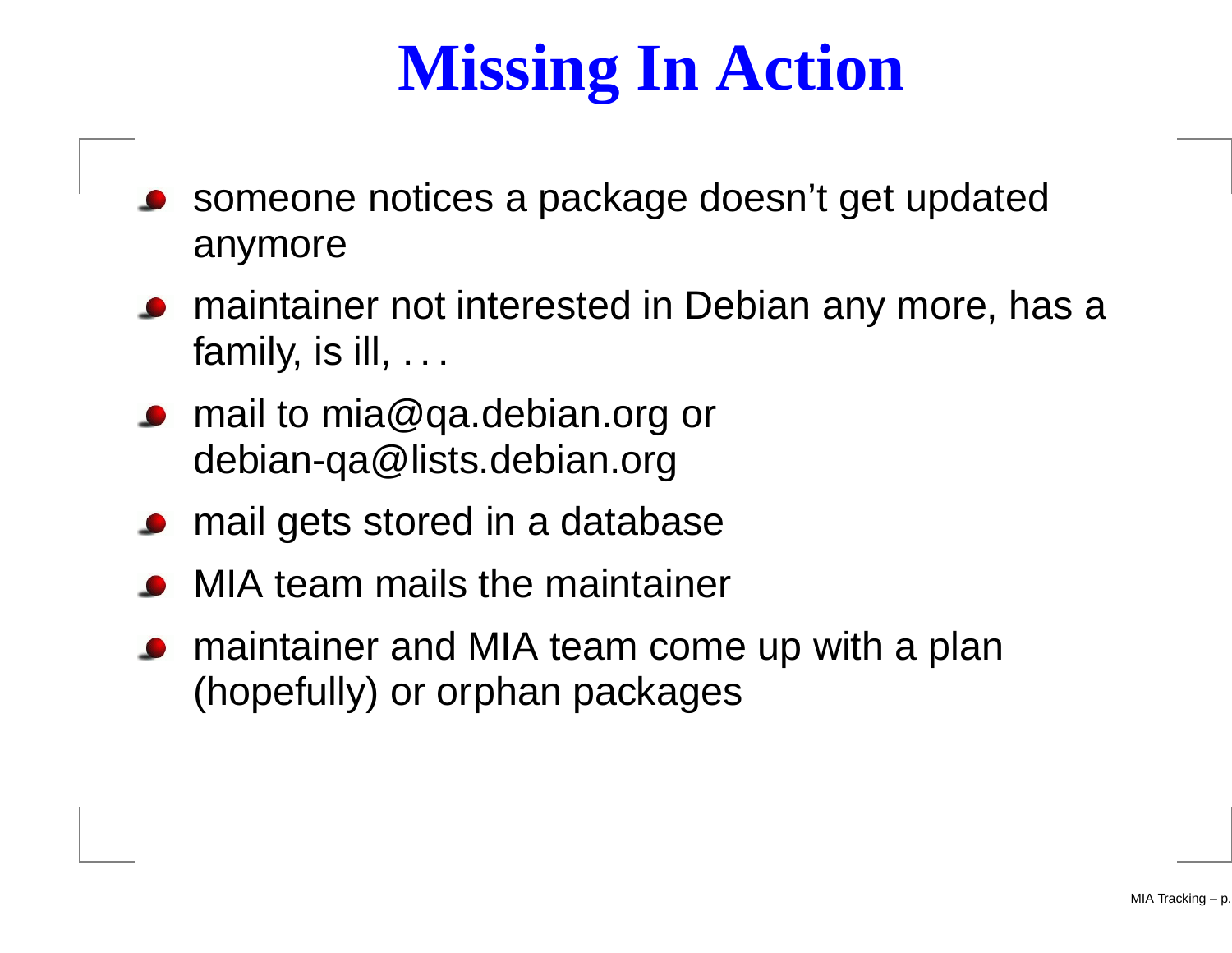# **Querying the DB**

- ssh merkel && cd /org/qa.debian.org/mia
- ./mia-query \$email
- ./mia-query -p \$pkg $\bullet$
- implemented by tbm and jeroen
- access for DDs (does not need qa group)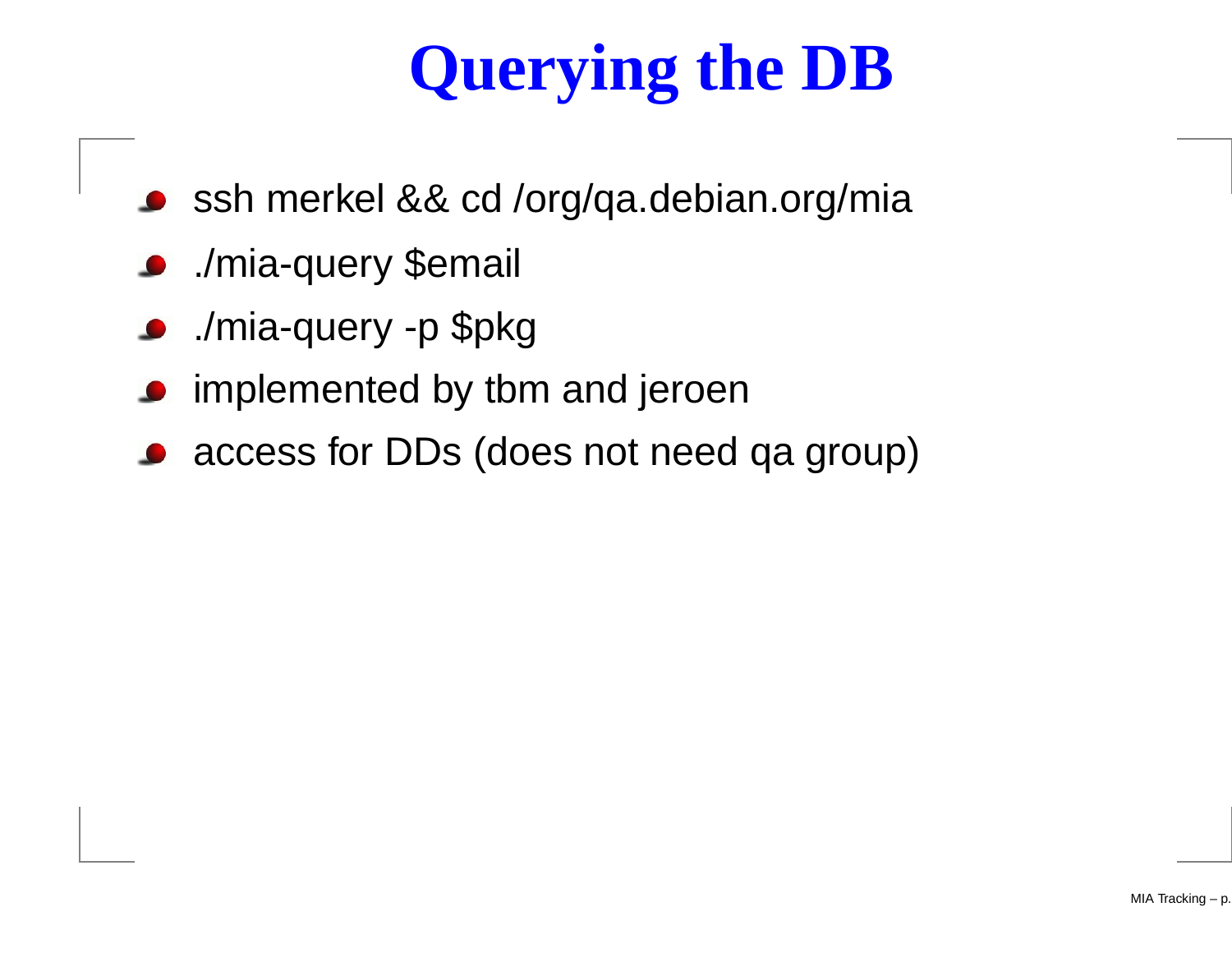## **Querying the DB**

```
[0] myon@merkel:˜ 1j $mia-query aeb
DD: A E. B <aeb@debain.org>
Known as: A B, A E. B
Using emails: b@i.t.de, a.b@m.n.de, aeb@debain.org
Key in keyring: 72E5703144142EB6F6B44CBD1181703204880A44
Key in ldap: 72E5703144142EB6F6B44CBD1181703204880A44
Packages: 1 (armagetron)
X-MIA: Status is unresponsive for 19d (but mailed for another 14d);
 Prod-level is prod for 19d
    2006-10-02: inactive
    2006-11-11: nice; last-upload 2005-11
    2006-11-25: prod, unresponsive; {from adn+deb@diwi.org}
    2006-11-28: -i will orphan his packages {from b@i.t.de}
    2006-11-28: -; proposal to orphan them myself \{from adn+deb@divi.org\}2006-12-08: in; OK to orphan packages {from b@i.t.de}
    2006-12-08: -; orphaning armagetron {from adn+deb@diwi.org}
    2006-12-08: -; orphaning rockdodger, has no more packages {from adn+d
    2006-12-08: out; {from adn+deb@diwi.org}
```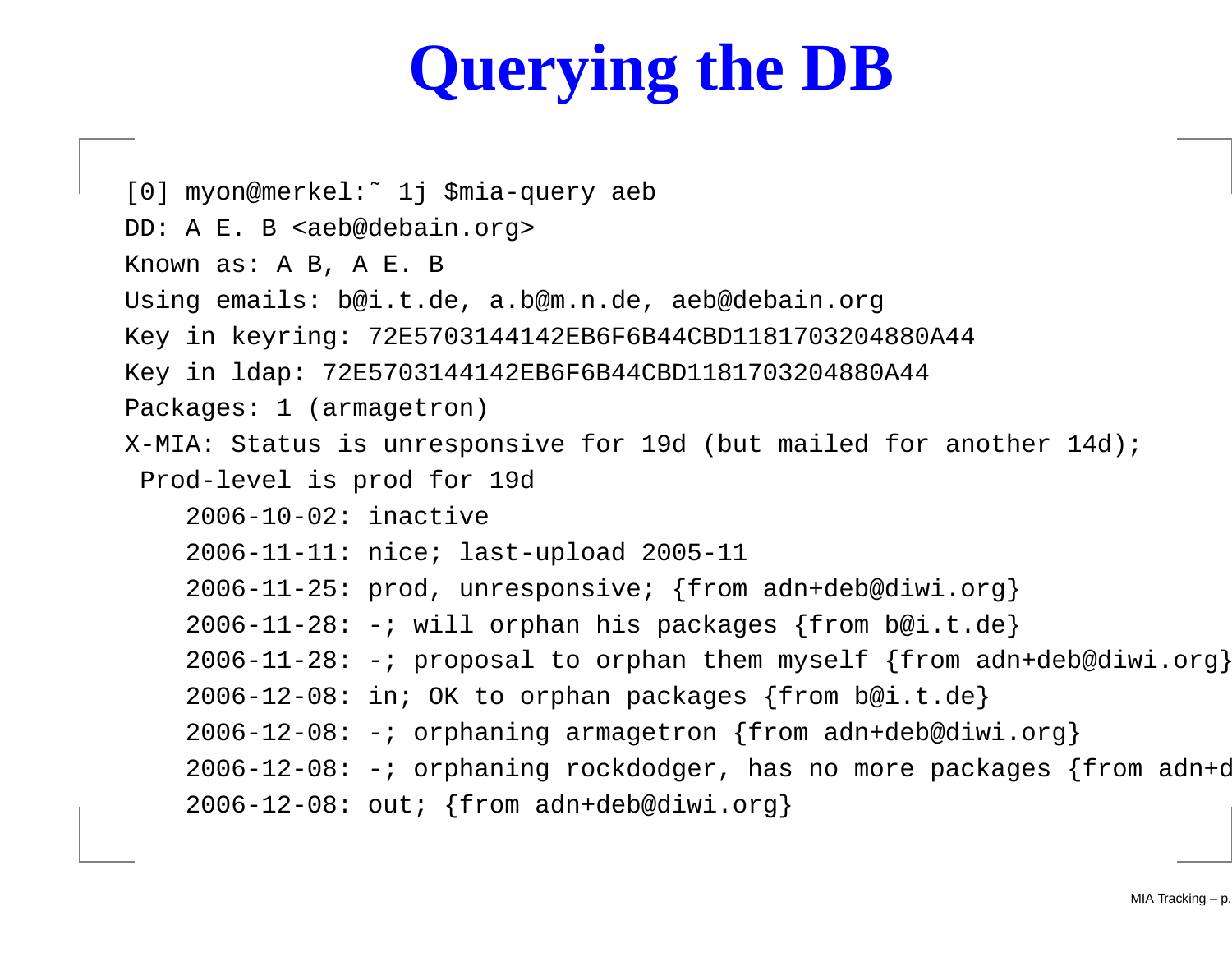### **Status and Summaries**

- status and prod level tags are incremental
- status: ok, busy, inactive, unresponsive, ...
- prod level: nice, prod, last-warning
- **o** format: tag list; text
- also in/out to indicate received/sent mail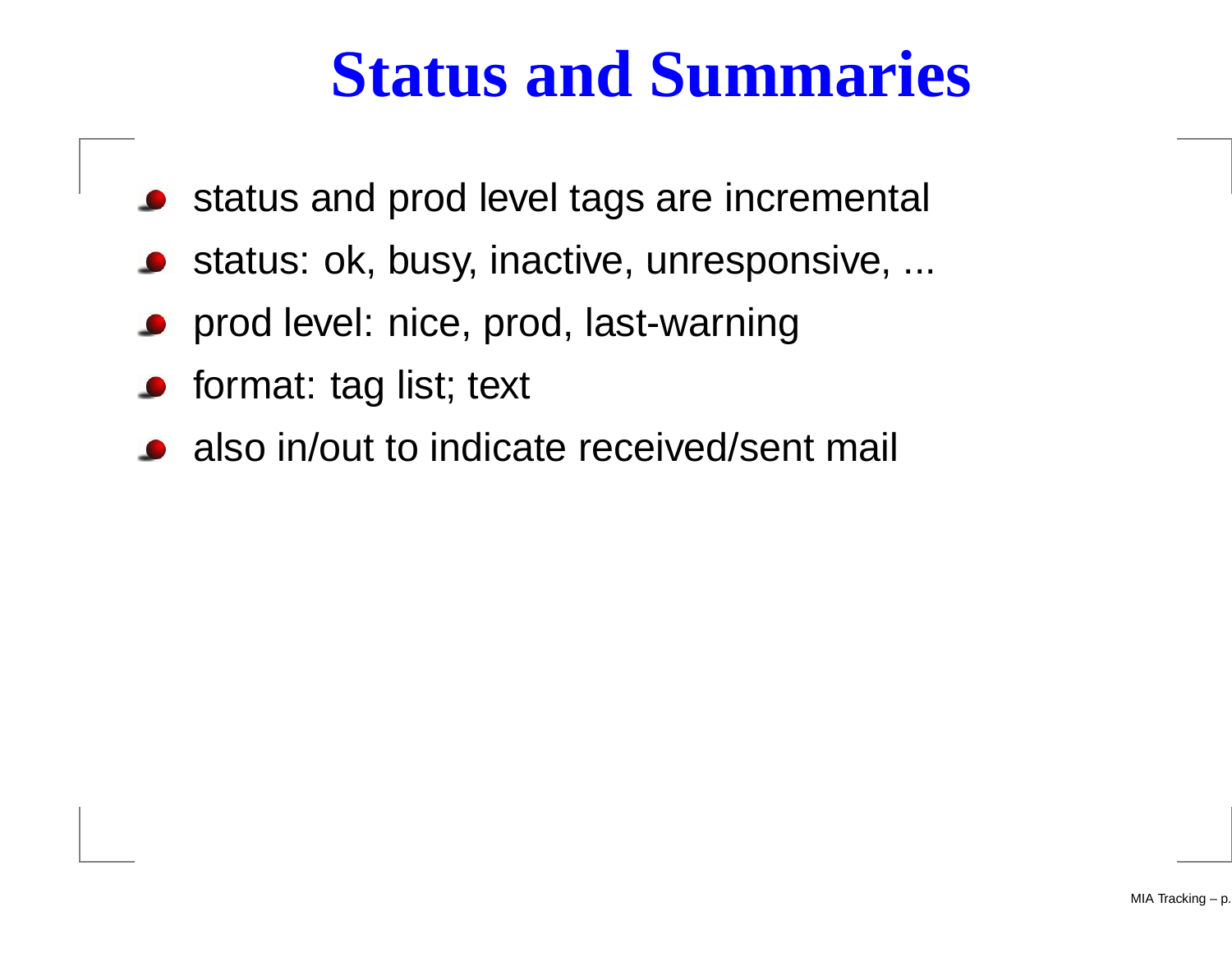#### **DB format**

- /org/qa.debian.org/mia/db
- $\bullet$  \$email is mbox folder (s/ $@$ /=)
- **Semail.summary lists summary lines with time stamps** and origin

1159833222: inactive 1163277880: nice; last-upload 2005-11 from adn+deb@diwi.org: prod, unresponsive from b@i.t.de: -; will orphan his packages from adn+deb@diwi.org: -; proposal to orphan them myself from b@i.t.de: in; OK to orphan packages from adn+deb@diwi.org: -; orphaning armagetron 1165619864 from adn+deb@diwi.org: -; orphaning rockdodger, has no more pa from adn+deb@diwi.org: out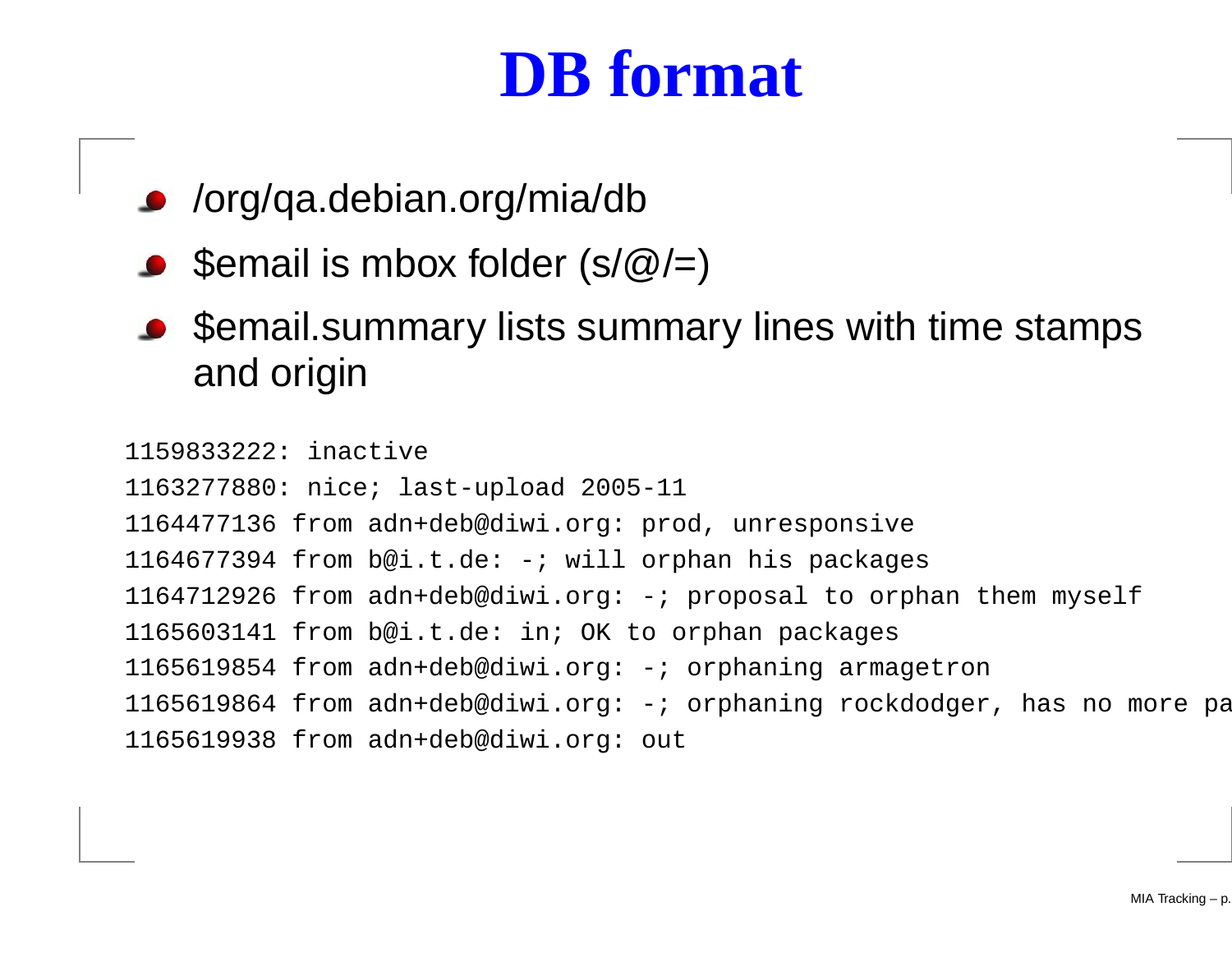## **Adding <sup>a</sup> message**

- Bcc: mia-\$email@qa.debian.org
- $\bullet$  \$email is address (s/ $\circledR$ /=/)
- **don't use Cc:!**
- X-MIA-Summary: busy; last upload 1993-08, no BTS activity
- | ./mia-bounce \$email 'busy; last upload 1993-08'
- ./mia-save \$email (needs qa group)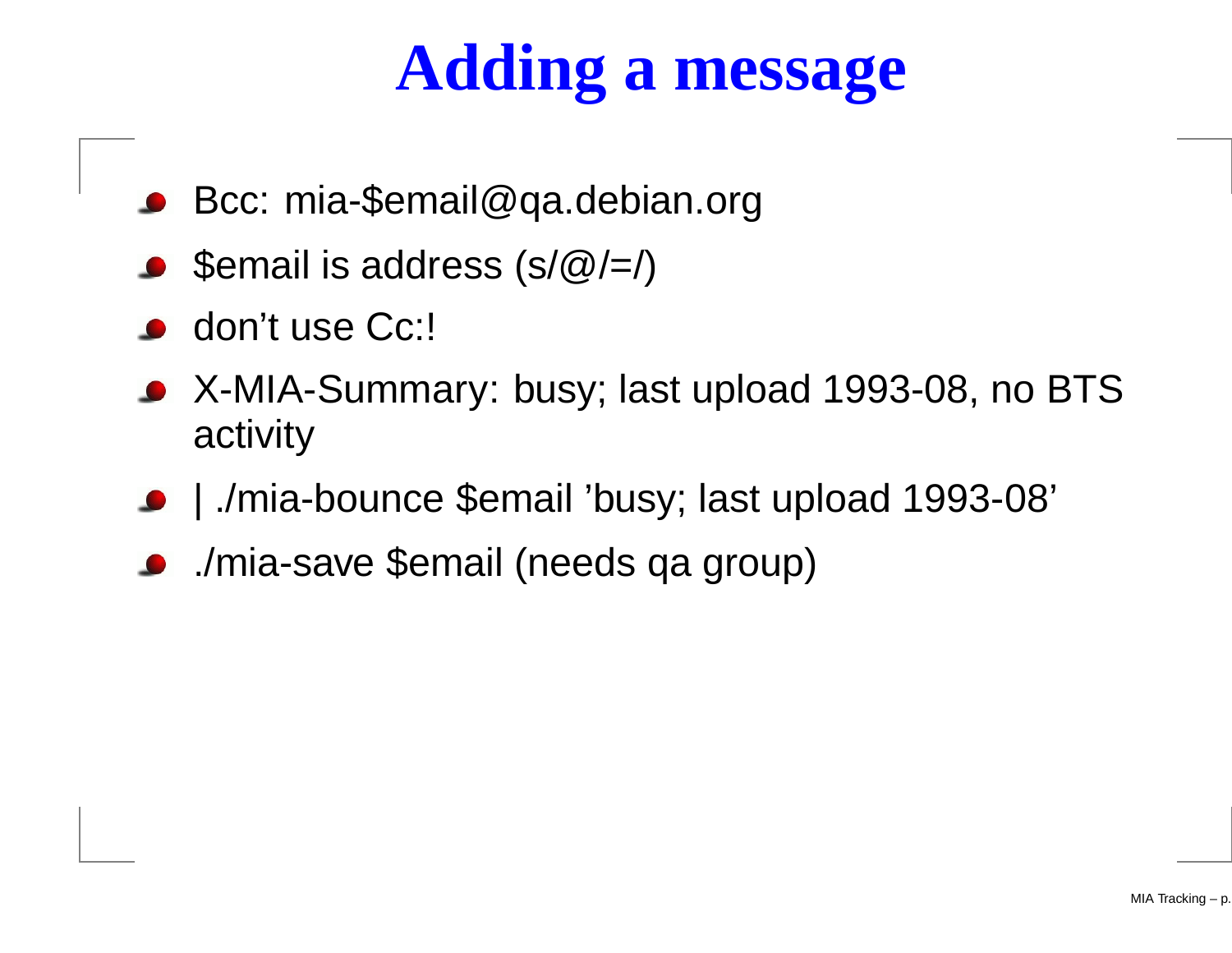#### **The MIA team**

- gets mail for mia@qa.debian.org
- currently jeroen, weasel, joerg, he, adn, myon, amaya, luk, gpastore
- **o** non-DD access on request
- mails without X-MIA-Summary will need <sup>a</sup> reply to addone (black magic)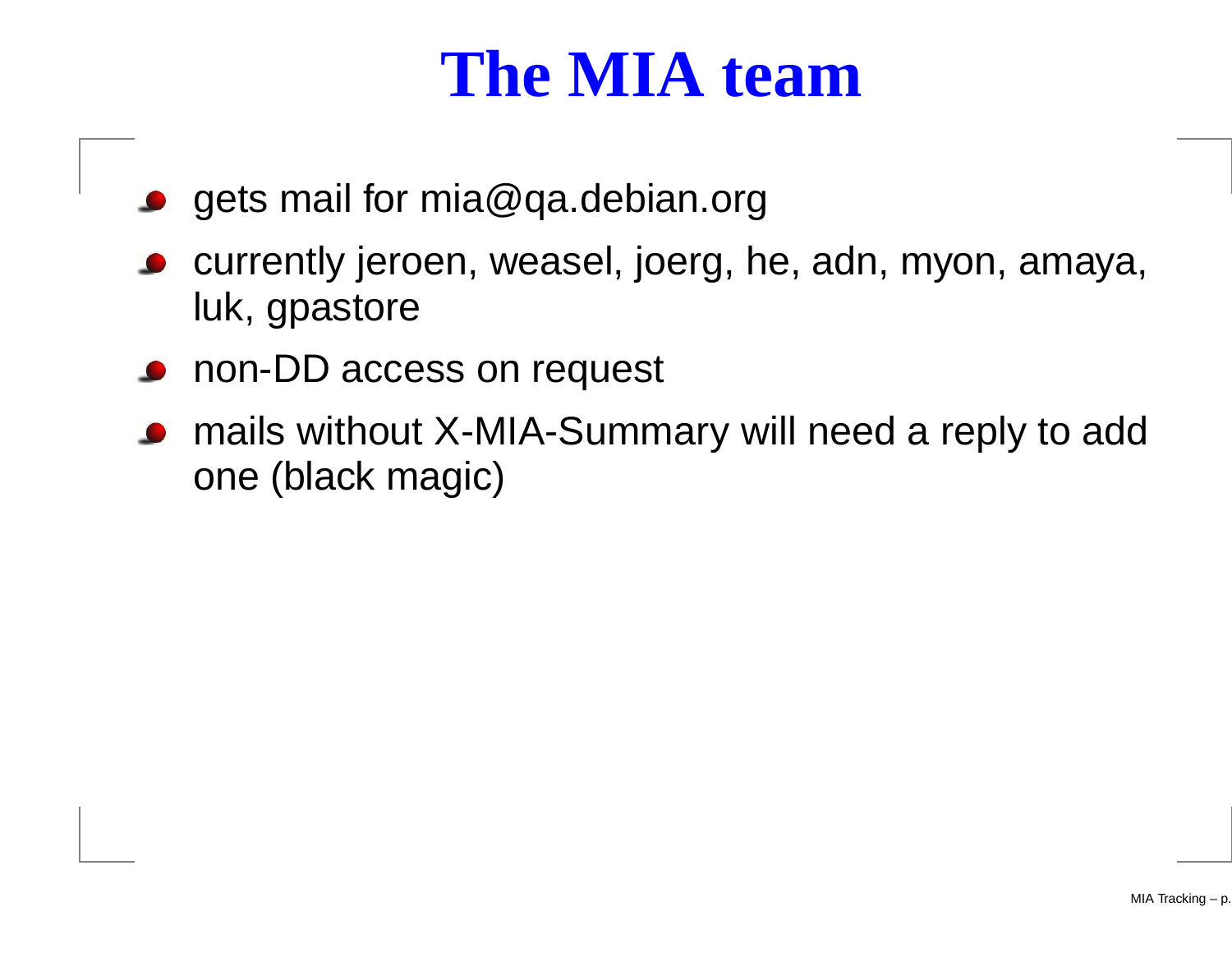# **Batch processing**

- ./mia-todo -t needs-{nice,prod} | less
- mail maintainer with Bcc and X-MIA-Summary
- **S** wait
- repeat
- ./mutt-orphan pkg1 pkg2 . . .